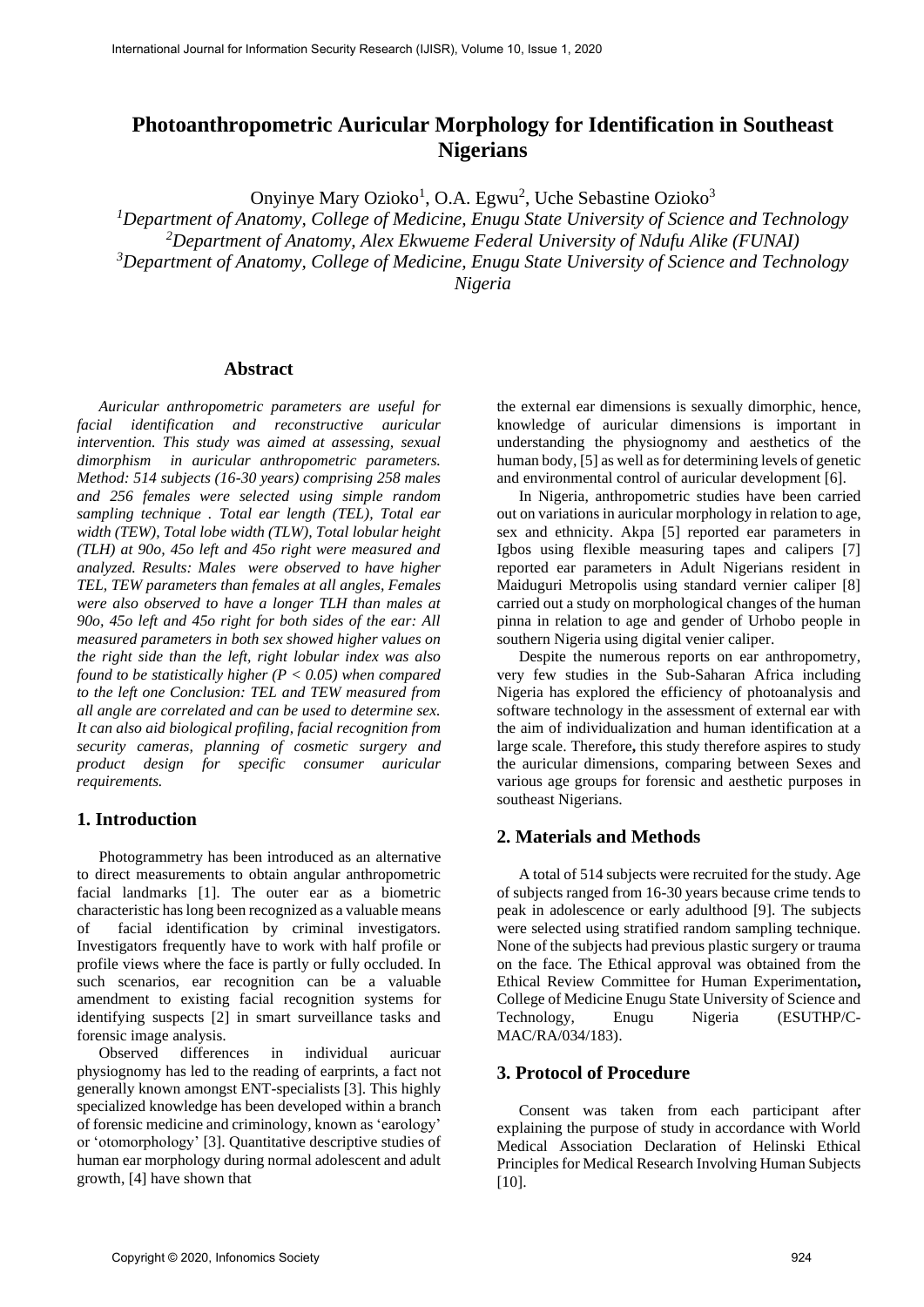#### **3.1. Pre-Image Acquisition**

Before photography was taken, Subjects were numbered using self-adhesive stickers of known length (45x13mm) at the sides of the face. Subjects' age, height, weight, sex and state of origin were recorded along with their identification numbers.

Female subjects were asked to clip back hair using hair clips to prevent it from obscuring the photograph of the ear. The tripod was adjusted so that it was equal with the height of the ear of the subject to ensure the ear was visible within the shots.

#### **3.2. Image Acquisition**

Images were acquired using Nikon D9O digital single lens reflex camera (manufactured by Nikon Corporation Tokyo, Japan) in the same lightening conditions with no illumination changes. Camera settings of 12.3 mega pixel, 600Dpi resolution, fixed local length 90 to150mm, high quality macro lens (which assures maximum depth of field) high aperture setting  $(f>16)$  and short exposure time( $>125$ milli sec) were also kept constant.

- Each subject was asked to relax with both hands hanging beside the trunk.
- Subjects were positioned on a line marked 100cm from the camera [11]

Camera was moved to either side to have photo taken at  $90^0$ ,  $45^0$  angles parallel to the subject to reduce possibility of Image perspective distortion due to poor positioning.

#### **3.3. Image Processing**

- When photos had been taken, they were downloaded into Adobe illustrator version 17. (Adobe systems USA)
- All photos were cropped and sharpened if necessary, for a clear picture. They were converted to gray scale (color removed) and contrast increased for the best possible definition. It was necessary for all photographs to be on the same scale for accuracy in measurement.
- Photographs with incorrect lightening or with unnoticed hairs concealing actual auricle dimensions were discarded.
- Image editing software (Image J 1.48 software j (v.j.48 ava 1.6.0 2064 bits written by Wayne Rasband, National institute of mental health, Bethsda, Mary land, USA) process image option was used to process the images.

### **3.4. Ear Measurements Taken**

Landmarks were tagged on photograph of the subjects' ear and then measurements were taken and results were given to 2 decimal places.

**Total Ear Length:** Measurement of the distance between the most superior point of the ear or pinna and the most inferior point of the earlobe (see Figure 1).

**Total Ear Width:** Measurement of the distance between the most anterior point and the most posterior point of the pinna (Figure 1).

**Total Lobular Height:** Measurement of the distance between the intertragic notch and the most inferior point of the ear lobule (see Figure 1).

**Total Lobular Width:** Measurement of the distance between the most anterior point and the most posterior point of the ear lobule (see Figure 1).

The ear landmarks used in this study are:  $AG =$ Total Ear length;  $CD = Total E$ ar width;  $GE = Total$ Lobular height; FE = Total Lobular width

Height (stature): Each subject was made to stand erect and height was measured using a stadiometer. **Weight:** The subjects were asked to remove excess materials like shoes, belt, watch, etc. and the weight of each subject was checked using weighing scale. **Ear index:** was calculated as Ear width X 100 [12] Ear length

**Lobular index:** was calculated as Lobule width x 100

Lobule length: Age of participants was obtained from self-reported date of birth [13].

#### **4. Statistical Analysis**

Images was analyzed using pro image J analyzer and the data obtained was presented in tables and subjected to statistical analysis by using t- test (independent and sample t-test) for the comparison of measurements taken from right and left ears between both sexes, Pearson correlation was used to establish the relationship between known anthropometric variables (Age, Height and Weight) and ear parameters measured with the aid of statistical package for social Sciences (SPSS) IBM version 20. P< 0.05 was considered statistically significant and the Mean and standard deviation was calculated for all the parameters.

## **5. Results**

This study provides valuable data pertaining to the ear morphology and their different parameters in south east Nigerians. There are 514 subjects (males and females) in our cohorts.

Age and gender of participants in this study are almost pair-matched (P>0.05) and the male/ female ratio is 1:1.Age distribution of participants showed that majority of population belong to Age group 19-21 while the less frequent age range was from 28-30 age group.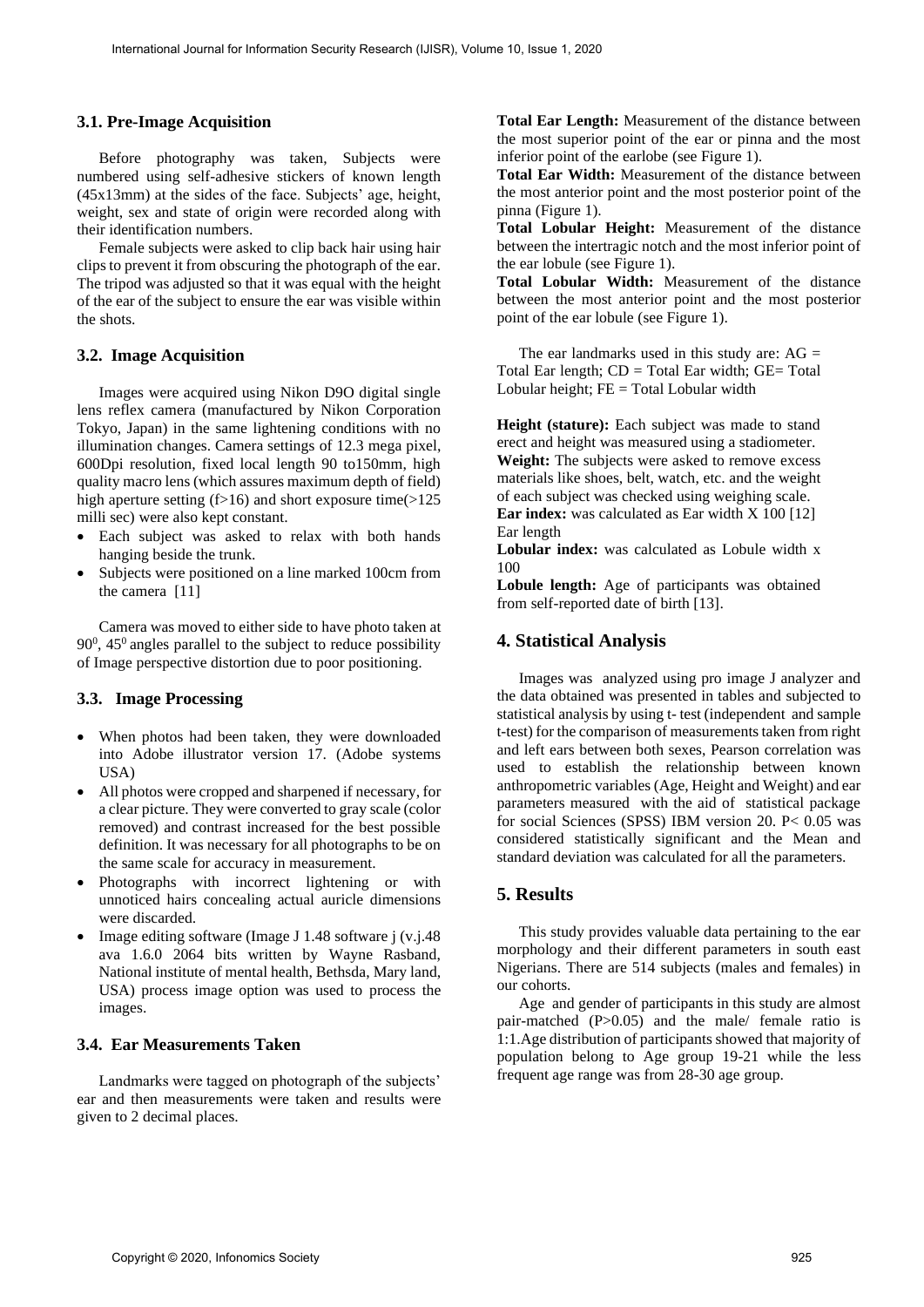

Figure 1. Auricular landmarks

| Table 1. Distribution of Age and Sex in the Study |  |
|---------------------------------------------------|--|
|---------------------------------------------------|--|

| Sex          | Age group (years) |       |           |              |                      | Total | $\sim$<br>∼ | P-value |
|--------------|-------------------|-------|-----------|--------------|----------------------|-------|-------------|---------|
|              | 16-18             | 19-21 | $22 - 24$ | 25-27        | 28-30                |       |             |         |
| Female       | $\sim$ 1          | 104   | 83        | $\sim$<br>33 | 1 <sub>2</sub><br>IJ | 256   | 0.2010.995  |         |
| Male         | 19                | 103   | 86        | 36           | 14                   | 258   |             |         |
| <b>Total</b> | 40                | 207   | 169       |              | $\sim$<br><u>_</u>   | 514   |             |         |

|  |  |  | Table 2. Descriptive Statistics Of Measured Parameters Across Cohort In Relation To Sex |
|--|--|--|-----------------------------------------------------------------------------------------|
|--|--|--|-----------------------------------------------------------------------------------------|

| Parameter  | Side      | Angle            | <b>Sex</b>              | Mean $\pm SD$   | P-value  |
|------------|-----------|------------------|-------------------------|-----------------|----------|
| <b>TEL</b> | Left ear  | $90^\circ$       | Male<br>$6.00 \pm 0.50$ |                 | $0.000*$ |
|            |           |                  | Female                  | $5.82 \pm 0.49$ |          |
|            | Right ear | $90^\circ$       | Male                    | $5.96 \pm 0.48$ | $0.013*$ |
|            |           |                  | Female                  | $5.85 \pm 0.49$ |          |
|            | Left ear  | $45^\circ$ Left  | Male                    | $6.14 \pm 0.58$ | $0.000*$ |
|            |           |                  | Female                  | $5.94 \pm 0.51$ |          |
|            | Right ear | $45^\circ$ Left  | Male                    | $6.15 \pm 0.58$ | $0.007*$ |
|            |           |                  | Female                  | $6.01 \pm 0.57$ |          |
|            | Left ear  | $45^\circ$ Right | Male                    | $6.06 \pm 0.50$ | $0.000*$ |
|            |           |                  | Female                  | $5.88 \pm 0.48$ |          |
|            | Right ear | $45^\circ$ Right | Male                    | $6.05 \pm 0.54$ | $0.001*$ |
|            |           |                  | Female                  | $5.90 \pm 0.49$ |          |
| <b>TEW</b> | Left ear  | $90^\circ$       | Male                    | $3.50 \pm 0.37$ | $0.003*$ |
|            |           |                  | Female                  | $3.41 \pm 0.33$ |          |
|            | Right ear | $90^\circ$       | Male                    | $3.49 \pm 0.39$ | $0.029*$ |
|            |           |                  | Female                  | $3.42 \pm 0.32$ |          |
|            | Left ear  | $45^\circ$ Left  | Male                    | $3.53 \pm 0.40$ | $0.014*$ |
|            |           |                  | Female                  | $3.45 \pm 0.35$ |          |
|            | Right ear | $45^\circ$ Left  | Male                    | $3.56 \pm 0.40$ | $0.006*$ |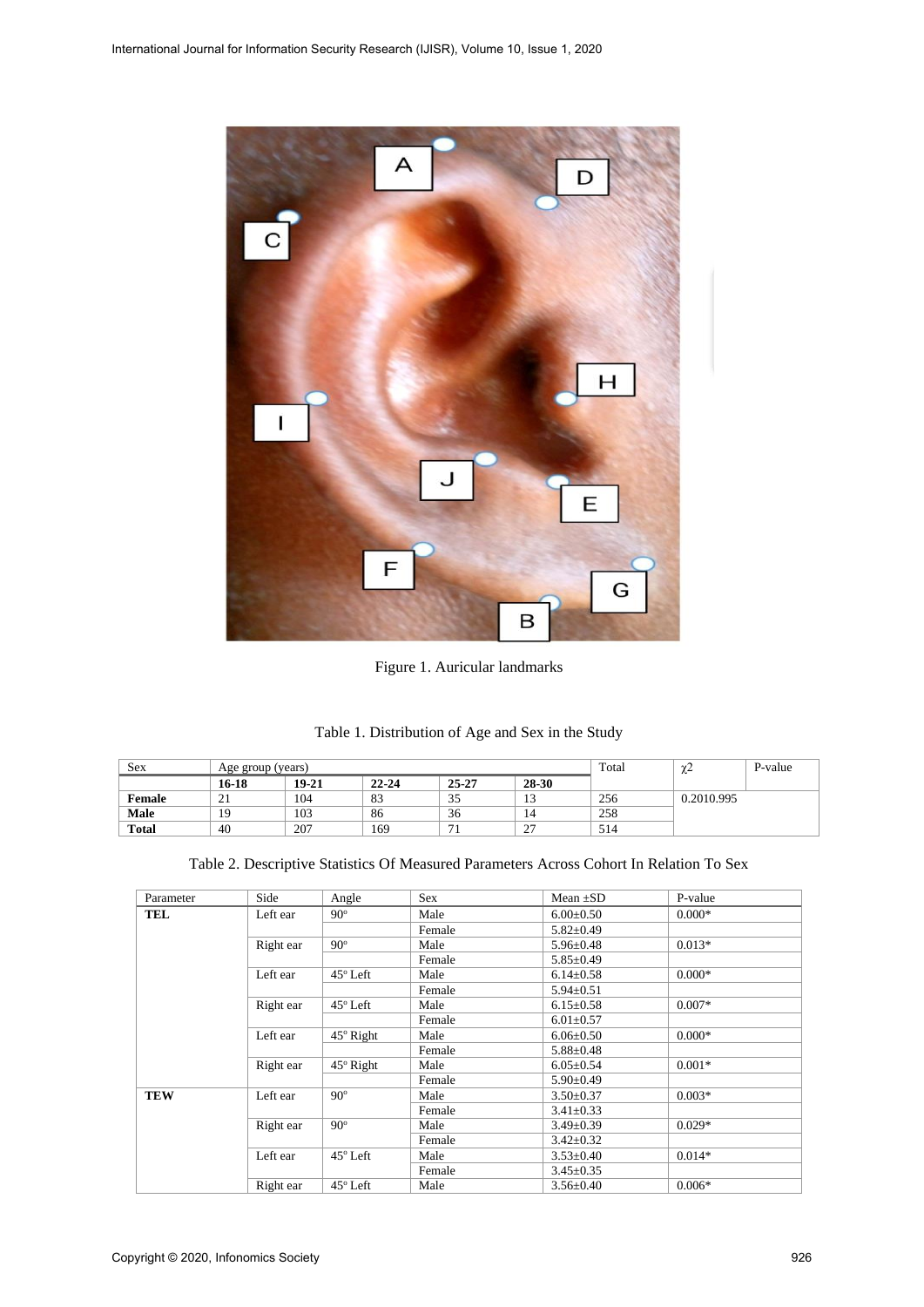|            |           |                   | Female | $3.46 \pm 0.41$ |          |  |
|------------|-----------|-------------------|--------|-----------------|----------|--|
|            | Left ear  | $45^\circ$ Right  | Male   | $3.53 \pm 0.41$ | $0.026*$ |  |
|            |           |                   | Female | $3.45 \pm 0.32$ |          |  |
|            | Right ear | 45° Right         | Male   | $3.51 \pm 0.39$ | $0.003*$ |  |
|            |           |                   | Female | $3.41 \pm 0.33$ |          |  |
| <b>TLH</b> | Left ear  | $90^\circ$        | Male   | $1.45 \pm 0.18$ | $0.000*$ |  |
|            |           |                   | Female | $1.61 \pm 0.22$ |          |  |
|            | Right ear | $90^\circ$        | Male   | $1.45 \pm 0.19$ | $0.000*$ |  |
|            |           |                   | Female | $1.59 \pm 0.21$ |          |  |
|            | Left ear  | $45^{\circ}$ Left | Male   | $1.49 \pm 0.23$ | $0.000*$ |  |
|            |           |                   | Female | $1.64 \pm 0.24$ |          |  |
|            | Right ear | 45° Left          | Male   | $1.50 \pm 0.24$ | $0.000*$ |  |
|            |           |                   | Female | $1.63 \pm 0.24$ |          |  |
|            | Left ear  | 45° Right         | Male   | $1.48 \pm 0.21$ | $0.000*$ |  |
|            |           |                   | Female | $1.61 \pm 0.22$ |          |  |
|            | Right ear | 45° Right         | Male   | $1.48 \pm 0.22$ | $0.000*$ |  |
|            |           |                   | Female | $1.60 \pm 0.22$ |          |  |
| <b>TLW</b> | Left ear  | 90°               | Male   | $1.94 \pm 0.32$ | 0.289    |  |
|            |           |                   | Female | $1.91 \pm 0.29$ |          |  |
|            | Right ear | $90^{\circ}$      | Male   | $2.00 \pm 0.34$ | 0.444    |  |
|            |           |                   | Female | $2.02 \pm 0.34$ |          |  |
|            | Left ear  | 45° Left          | Male   | $1.97 \pm 0.35$ | 0.230    |  |
|            |           |                   | Female | $1.93 \pm 0.31$ |          |  |
|            | Right ear | 45° Left          | Male   | $2.04 \pm 0.35$ | 0.295    |  |
|            |           |                   | Female | $2.07 \pm 0.32$ |          |  |
|            | Left ear  | 45° Right         | Male   | $2.00 \pm 0.34$ | $0.038*$ |  |
|            |           |                   | Female | $1.94 \pm 0.29$ |          |  |
|            | Right ear | 45° Right         | Male   | $2.00 \pm 0.34$ | 0.287    |  |
|            |           |                   | Female | $2.03 \pm 0.28$ |          |  |
|            |           |                   |        |                 |          |  |

\* P<0.05 (Significant)

Data was analyzed using the t- test for independent samples between sex on both sides (see Table2). It was observed that there is significant difference in the different morphometric parameters of ears in relation to sex (P<0.05), males had higher TEL, TEW ear parameters than females at all angles, Females were also observed to have

a longer TLH than males at  $90^\circ$ ,  $45^\circ$  left and  $45^\circ$  right for both sides of the ear  $(P<0.05)$ .

TLW mean length values of the left ear at  $90^\circ$ ,  $45^\circ$  left and 45° right of males are higher than that of females while TLW mean length values of the right ear at 90°, 45° left and 45° right of females are higher than that of males.

| Indices | Angle            | Side      | Male $(n=258)$     |                | Female $(n=256)$   |                | Combined $(n=514)$ |                |
|---------|------------------|-----------|--------------------|----------------|--------------------|----------------|--------------------|----------------|
|         |                  |           | Mean $\pm SD$      | <b>P-value</b> | Mean $\pm SD$      | <b>P-value</b> | Mean $\pm SD$      | <b>P-value</b> |
| Ear     | $90^\circ$       | Left ear  | $58.49 \pm 6.04$   | 0.600          | $58.68 \pm 5.76$   | 0.717          | $58.58 \pm 5.90$   | 0.878          |
| index   |                  | Right ear | $58.68 \pm 6.47$   |                | $58.55 \pm 5.16$   |                | $58.62 \pm 5.85$   |                |
|         | $45^\circ$ Left  | Left ear  | $57.68 + 6.22$     | 0.122          | $58.20 \pm 5.65$   | 0.161          | $57.94 \pm 5.94$   | 0.850          |
|         |                  | Right ear | $58.22 \pm 6.44$   |                | $57.75 \pm 5.86$   |                | $57.99 \pm 6.15$   |                |
|         | $45^\circ$ Right | Left ear  | $58.22 \pm 6.31$   | 0.684          | $58.09 \pm 5.80$   | $0.011*$       | 58.16±6.06         | $0.040*$       |
|         |                  | Right ear | $58.38 \pm 6.55$   |                | $58.90 \pm 5.31$   |                | $58.64 \pm 5.96$   |                |
| Lobule  | $90^\circ$       | Left ear  | $136.05 \pm 26.35$ | $0.023*$       | $120.71 \pm 22.58$ | $0.000*$       | $128.41 \pm 25.69$ | $0.000*$       |
| index   |                  | Right ear | $140.04 \pm 26.20$ |                | 129.10±24.23       |                | $134.59 \pm 25.80$ |                |
|         | $45^\circ$ Left  | Left ear  | $134.10\pm27.10$   | $0.011*$       | $119.76 \pm 21.66$ | $0.000*$       | $126.96 \pm 25.55$ | $0.000*$       |
|         |                  | Right ear | $138.38 \pm 28.60$ |                | 128.52±20.96       |                | 133.47±25.54       |                |
|         | $45^\circ$ Right | Left ear  | $136.61 \pm 27.77$ | 0.648          | $121.88 \pm 20.93$ | $0.001*$       | $129.27 \pm 25.66$ | $0.001*$       |
|         |                  | Right ear | $137.31 \pm 27.21$ |                | 128.56±21.95       |                | $132.95 \pm 25.10$ |                |

Table 3. Descriptive Statistics Of Auricular Indices Across Cohort In Relation To Sex

\* P<0.05 (Significant)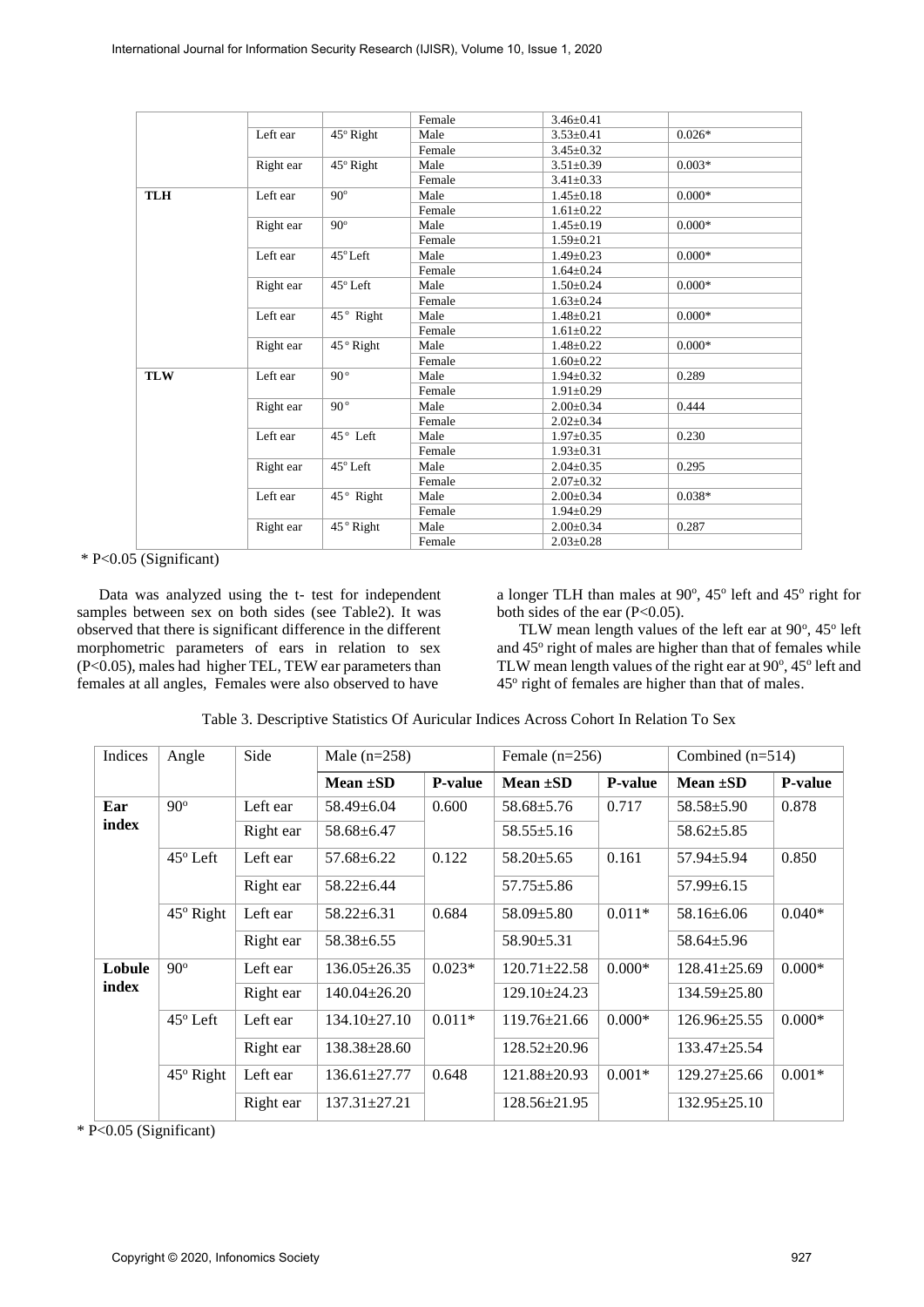Data was analyzed using paired sample/dependent t-test. Table 3 depicts descriptive statistics of different auricular indices in male and female subgroup. Data was analyzed using paired sample/dependent t-test. Significant difference was observed in most of the lobule indices of the left and right ears (P<0.05). It was also observed that the right lobule indices of both males and females was higher than the left at all angles observed.

| Parameter   | Sex    | Range      | Mean $\pm SD$     | P-value  |
|-------------|--------|------------|-------------------|----------|
| Age (years) | Male   | $16-30$    | $22.07 \pm 2.71$  | 0.466    |
|             | Female | $16-30$    | $21.90 \pm 2.73$  |          |
|             | Total  | $16-30$    | $21.99 \pm 2.72$  |          |
| Height (m)  | Male   | 1.52-1.94  | $1.73 \pm 0.07$   | $0.000*$ |
|             | Female | 1.44-1.82  | $1.64 \pm 0.07$   |          |
|             | Total  | 1.44-1.94  | $1.69 \pm 0.08$   |          |
| Weight (kg) | Male   | $45 - 100$ | $69.92 \pm 9.31$  | $0.000*$ |
|             | Female | $42 - 100$ | $63.44 \pm 11.13$ |          |
|             | Total  | $42 - 100$ | $65.69 \pm 10.49$ |          |

| Table 4. Different Anthropometric Parameters In Relation To Sex |  |
|-----------------------------------------------------------------|--|
|-----------------------------------------------------------------|--|

\* P<0.05 (Significant)

Results from the data (Age, Height and Weight) in relation to sex showed that there is no significant difference in the age of male and female subjects used in this study (P>0.05) (see Table 4).

This implies that the age distribution of the male and female are relatively uniform. However, there is significant difference in the height and weight of the study subjects in relation to their sex (P<0.05). This implies that the male is taller and equally heavier than the female subjects.

| <b>Parameter</b> | <b>Side</b> | Angle             | Mean $\pm SD$   | <b>P-value</b> |
|------------------|-------------|-------------------|-----------------|----------------|
| <b>TEL</b>       | Left ear    | $90^\circ$        | $5.91 \pm 0.49$ | $0.000*$       |
|                  |             | 45° Left          | $6.04 \pm 0.55$ |                |
|                  | Right ear   | $90^\circ$        | $5.91 \pm 0.50$ | $0.000*$       |
|                  |             | $45^{\circ}$ Left | $6.08 \pm 0.57$ |                |
| <b>TEW</b>       | Left ear    | $90^\circ$        | $3.45 \pm 0.35$ | $0.012*$       |
|                  |             | $45^{\circ}$ Left | $3.49 \pm 0.38$ |                |
|                  | Right ear   | $90^\circ$        | $3.46 \pm 0.36$ | $0.011*$       |
|                  |             | $45^\circ$ Left   | $3.51 \pm 0.41$ |                |
| <b>TLH</b>       | Left ear    | $90^\circ$        | $1.52 \pm 0.22$ | 0.000          |
|                  |             | $45^{\circ}$ Left | $1.56 \pm 0.25$ |                |
|                  | Right ear   | $90^\circ$        | $1.53 \pm 0.22$ | $0.000*$       |
|                  |             | 45° Left          | $1.57 \pm 0.25$ |                |
| <b>TLW</b>       | Left ear    | $90^\circ$        | $1.93 \pm 0.31$ | $0.018*$       |
|                  |             | $45^\circ$ Left   | $1.95 \pm 0.33$ | $0.016*$       |

Table 5. Auricular Anthropometric Parameters at Different Angles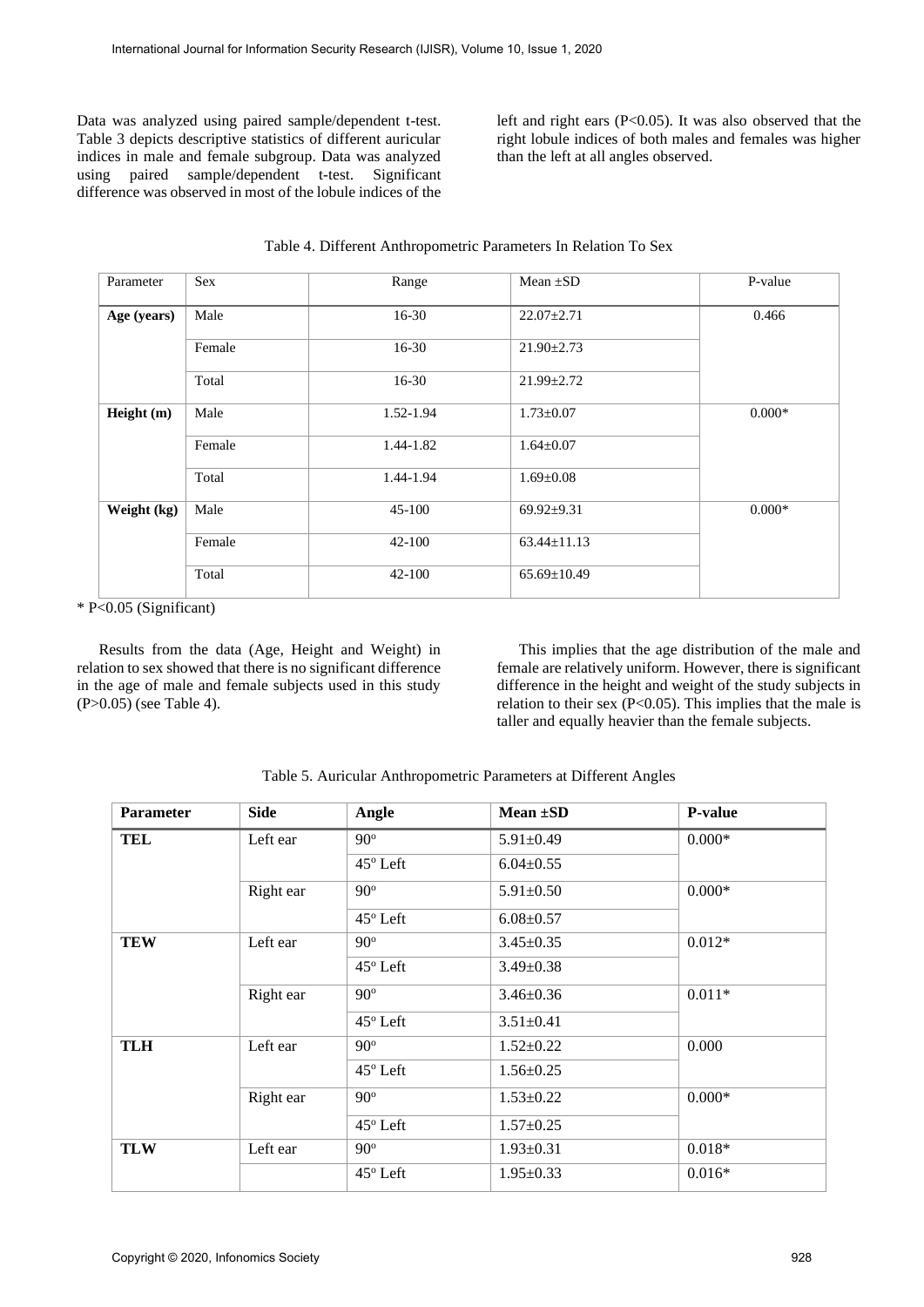|            | Right ear | $90^\circ$        | $2.01 \pm 0.34$ |          |
|------------|-----------|-------------------|-----------------|----------|
|            |           | $45^{\circ}$ Left | $2.05 \pm 0.33$ |          |
| <b>TEL</b> | Left ear  | $90^\circ$        | $5.91 \pm 0.49$ | $0.000*$ |
|            |           | $45^\circ$ Right  | $5.97 \pm 0.50$ |          |
|            | Right ear | $90^\circ$        | $5.91 \pm 0.50$ | $0.000*$ |
|            |           | $45^\circ$ Right  | $5.97 \pm 0.52$ |          |
| <b>TEW</b> | Left ear  | $90^\circ$        | $3.45 \pm 0.35$ | $0.000*$ |
|            |           | 45° Right         | $3.46 \pm 0.36$ |          |
|            | Right ear | $90^\circ$        | $3.46 \pm 0.36$ | $0.000*$ |
|            |           | 45° Right         | $3.49 \pm 0.37$ |          |
| <b>TLH</b> | Left ear  | $90^\circ$        | $1.52 \pm 0.22$ | $0.000*$ |
|            |           | $45^\circ$ Right  | $1.54 \pm 0.23$ |          |
|            | Right ear | $90^\circ$        | $1.53 \pm 0.22$ | $0.000*$ |
|            |           | $45^\circ$ Right  | $1.55 \pm 0.22$ |          |
| <b>TLW</b> | Left ear  | $90^\circ$        | $1.93 \pm 0.31$ | $0.001*$ |
|            |           | $45^\circ$ Right  | $1.97 \pm 0.32$ |          |
|            | Right ear | $90^\circ$        | $2.01 \pm 0.34$ | $0.001*$ |
|            |           | 45° Right         | $2.02 \pm 0.31$ |          |

Table 6. Regression Formula of Predicting Measurement of 90<sup>o</sup> from the Measurements of 45<sup>o</sup> of Both Ears are as Follows

| Left ear:  | <b>TEL</b> | $=$      | 1.642 | $+$    | $0.707(45^{\circ}$ Left)  |
|------------|------------|----------|-------|--------|---------------------------|
|            |            | $=$      | 0.826 | $+$    | $0.852(45°$ Right)        |
| Right ear: | <b>TEL</b> | $=$      | 2.166 | $^{+}$ | $0.616(45^{\circ}$ Left)  |
|            |            | $=$      | 2.128 | $+$    | $0.774(45°$ Right)        |
| Left ear:  | <b>TEW</b> | $=$      | 1.308 | $+$    | $0.615(45^{\circ}$ Left)  |
|            |            | $=$      | 1.133 | $+$    | $0.665(45°$ Right)        |
| Right ear: | <b>TEW</b> | $=$      | 1.417 | $+$    | $0.580(45^{\circ}$ Left)  |
|            |            | $=$      | 1.191 | $+$    | $0.654(45°$ Right)        |
| Left ear:  | <b>TLH</b> | $=$      | 0.364 | $+$    | $0.744(45^{\circ}$ Left)  |
|            |            | $=$      | 0.233 | $+$    | $0.837(45^{\circ}$ Right) |
| Right ear: | <b>TLH</b> | $=$      | 0.434 | $+$    | $0.691(45^{\circ}$ Left)  |
|            |            | $=$      | 0.309 | $+$    | $0.783(45^{\circ}$ Right) |
| Left ear:  | <b>TLW</b> | $=$      | 0.486 | $+$    | $0.740(45^{\circ}$ Left)  |
|            |            | $\equiv$ | 0.473 | $+$    | $0.740(45°$ Right)        |
| Right ear: | <b>TLW</b> | $=$      | 0.573 | $+$    | $0.701(45^{\circ}$ Left)  |
|            |            | $=$      | 0.380 | $^{+}$ | $0.810(45°$ Right)        |
|            |            |          |       |        |                           |
|            |            |          |       |        |                           |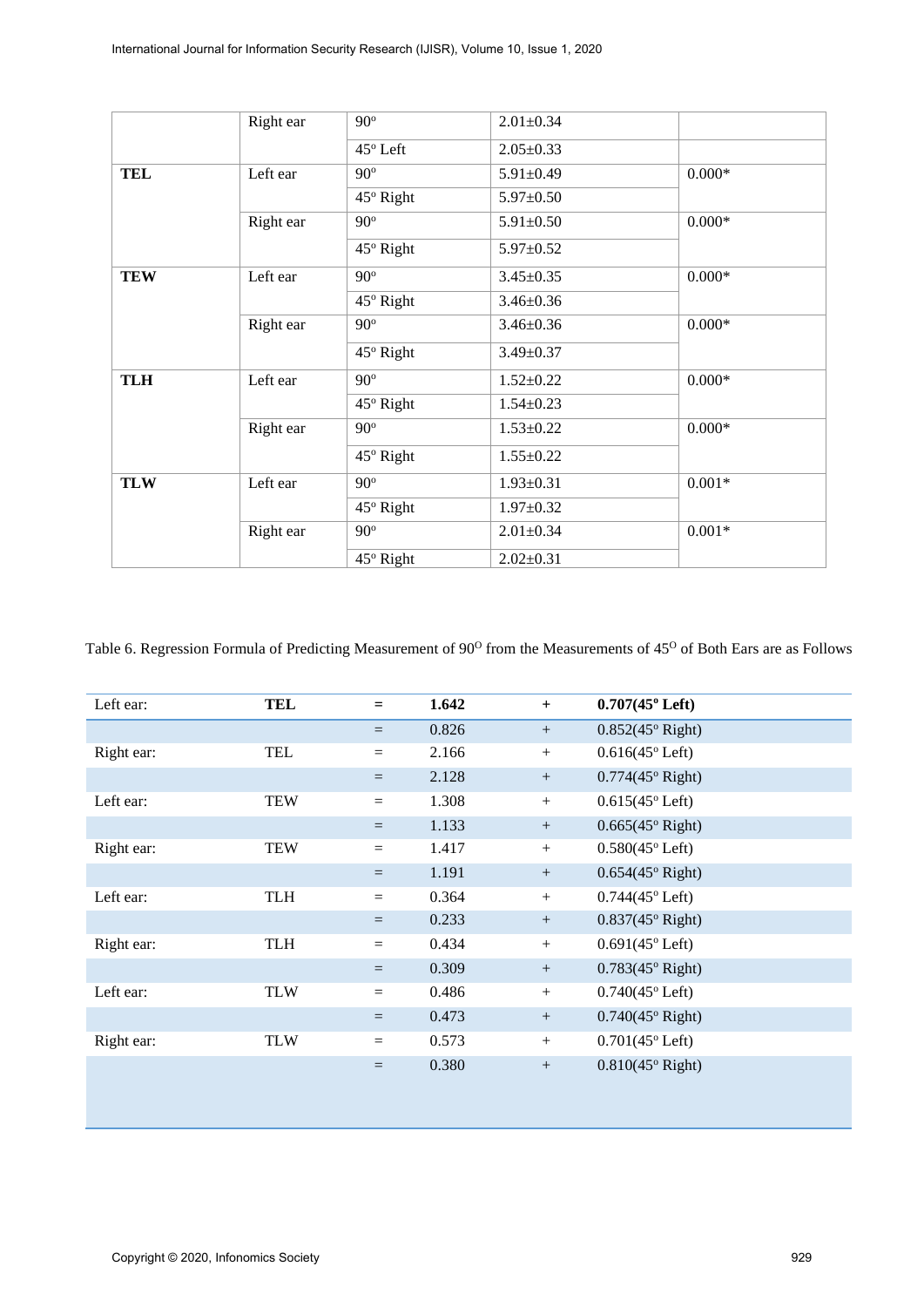# **6. Discussion**

Total Ear Length results from this study (see Table 2) shows significant difference in the different auricular morphometric parameters in relation to sex P<0.05, TEL was significantly higher in males compared to females at all angles measured. This is supportive of the fact that auricular dimensions exhibit sexual dimorphism and differences between sexes are statistically significant with higher values in males due to auricular expansion which occurs earlier in males compared to females and continues till it attains maturity as stipulated by [13].

Adult males under the influence of testosterone have a significant increase in bone growth and twice the number of muscle cells of the average female [14]. This corroborates with the findings of this study (see Table 4), where significant difference in height and weight of our cohort was observed in relation to their sex  $(P<0.05)$ . This implies that the male subjects are taller and heavier than the females.

Total Ear Width Sexual dimorphism was observed in our present study (see Table 2) with the males having significantly higher TEW values than females at all angles  $(90^0 45^0$  left and  $45^0$  right of both ears) (P<0.05). These findings concur with the findings of [15], [16], [11], [8], [17], [5], [8], [18].

Total Lobule Height in this study, significant difference in TLH in relation to sex  $(P<0.05)$  (see Table 2) was also observed. This implies that females have a longer TLH than males at  $90^0$ ,  $45^0$  left and  $45^0$  right of both ears which is in agreement with the study of [8], [17], [19], [20], who reported that the changes in size of lobule are mainly seen due to gravitational forces secondary to wearing of ornaments, earrings by females which impose additional weight on the ears, therefore further increasing ear length. However, some studies by [16], [15], [11] reported higher male mean LH. These differences could be specific to the geographical locations, environment, ethnic group, genetics, and ornamental inclinations of the male and female subjects employed in their studies.

Total Lobule Width Several studies on the variations of the external ear have shown that both ears of an individual vary in its dimensions. These structural differences in the human ear create unique shapes and morphology [20].

In this study, both males and females were observed to have higher mean values on the right side than on the left. Sexual dimorphism was also noticed in Table 2 of this study where TLW mean values at  $90^0$ ,  $45^0$  left and  $45^0$  right were higher in left ear of male subjects than the females left lobule width. This has a close match with the findings of [15], [7], [8] who reported higher mean Lobule Width observations in males than females.

Auricular and Lobule Indices: Ferrario, [4] reported that "differences between the left and right parts of the human face, especially differences between the paired structures, are well known in healthy people.

In this study, right lobule index of males and females was found to be statistically higher  $(P < 0.05)$  compared to the left (see Table 3). This was similar to the findings of [15], [11], who reported that all parameters measured in their study were significantly larger and statistically significant on right side in both males and females. The comparison of different anthropometric parameters in relation to ear side using paired sample t-test showed that TLW is significant at  $90^\circ$ ,  $45^\circ$  left, and  $45^\circ$  right (P<0.05), the ear height was also significant at  $45^{\circ}$  left (P<0.05). This implies that the lobule is wider at the right ear than the left ear, and the ear is longer at the right than the left side (see Table 5).

Regression equation for predicting measurements of 90<sup>0</sup> from the 45<sup>0</sup> measurements of TEL and TEW (see Table 6) was also derived in this present study to help match current security challenges and serve as a valuable additional identification tool for faces captured in arbitrary pose from surveillance equipment( camera`s).It can also give room for proper conversion intervention in a situation where only the side view of pictures of the auricle is gotten at varying angles other than  $90^\circ$ . Therefore, in this regards the use of the generated formula which is specific to the Igbo ethnic group can be a valuable amendment to existing facial recognition systems for identifying subjects.

# **7. Conclusion**

Findings from this study can aid identification of individuals, facial recognition from security cameras, planning of cosmetic surgery and product design for specific consumer auricular requirements**.**

## **8. Recommendation**

This study has shown that ear is a structure variable enough to be considered useful for the purpose of forensic identification, It is hence recommended that further studies should be carried out using larger population, Age range should be increased and selection of individual tribes for wider anthropometric coverage in Nigeria and Africa.

# **9. References**

[1] Douglas, T. S., (2004). Image processing for craniofacial landmark identification and measurement: a review of photogrammetry and cephalometry. Comput MedImaging Graph. 28(7):401-9.

[2] Pflug, A., (2015). "Ear Recognition Biometric Identification using 2- and 3-Dimensional Images of Human Ears(PhD Thesis) Gjøvik University College.

[3] Feenstra, L. and van der Lugt, C., (2000). Ear witness. The journal of laryngology otology.114;497-500.

[4] Ferrario, V. F.*,* Sforza C, Ciusa V, Serro G, Tartaglia GM., (1999) 'Morphometry Of The Normal Human Ear: A Cross-Sectional Study From Adolescence To Mid-Adulthood', *Journal of Craniofacial Genetics and Developmental Biology*, 19(4), pp. 226–233

[5] Akpa, A.O.C., Ama, A. Ibiam, Chukwuebuka Ugwu, (2013). Anthropometrical Study Of The Pinna Among Southeast Nigerians*.* J*ournal Of Experimental Research.* 134(1), Pp. 9–23